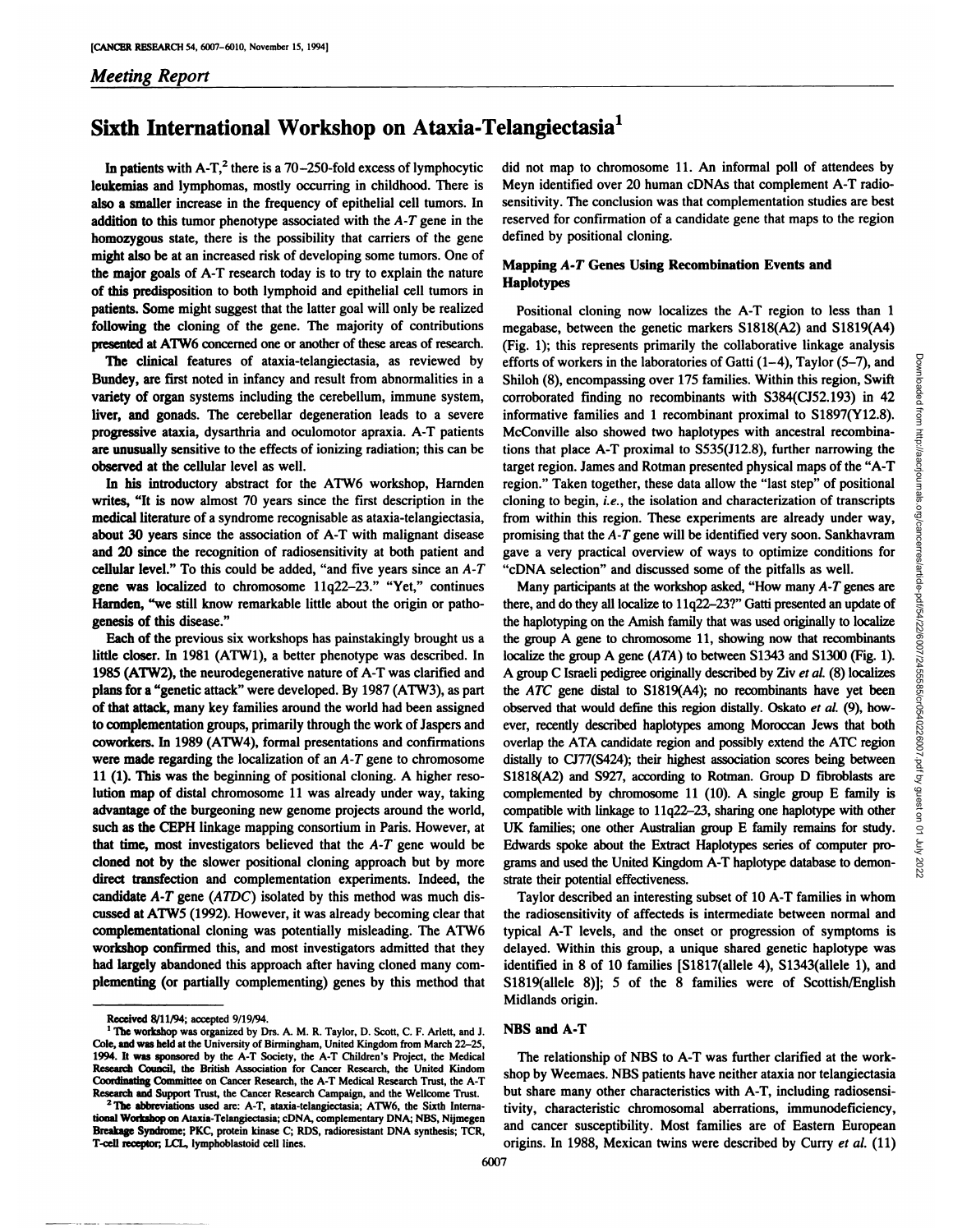

Fig. 1. Summary of observed recombinants. The distances shown were derived from both linkage analyses of CEPH and A-T families, cloned segments, and pulsed field gel mapping. The number and ethnic origin of families on which the brackets are based is shown in the box (upper right).

**who** had both A-T and NBS and were called  $AT_{Fresno}$ ; their fibroblasts **complemented all A-T groups except Vi (variant 1 ofNBS). This** suggested that the same defective gene caused both NBS-V1 and A-T<sub>Fresno</sub>. Gatti presented data on two AT<sub>Fresno</sub> families that support **the** probability of linkage to 11q22-23. Linkage studies on V1 families are still in progress. Gatti also presented a linkage analysis of a NBS-V2 (radiosensitive) family that suggested nonlinkage to chro **mosome 11q22—23.This was corroborated by a report by Komatsu on the failure to complement several V2 fibroblast lines with chromo some 11. Vi studies are also in progress in Komatsu's laboratory. Taylor presented haplotype data on an English NBS family that did not link to chromosome 11; it was not known whether this family** represented Vi or V2.

**Thus, all A-T genes but V2 (and possibly Vi) appear to localize to** chromosome llq, probably to 11q22—23.In such a model of multiple genes mapping to a single small region of the genome, it is probable that they would be evolutionarily related and possibly share homol **ogy. They might even code for subunits of a single protein complex. It is, of course, still possible that only a single A-T gene exists on chromosome 11, perhaps coding for a protein that is alternatively spliced, with mutations in different gene segments accounting for the complementation phenomena.**

#### The ATD-complementing Gene

**Is ATDC an A-T gene? Four followup reports on the ATD-comple** menting (ATDC) gene, a gene described in 1992 (12) that **complements a group D fibroblast line, were given by Kapp, Hosoi,**

Murnane, and Christman. Kapp indicated that ATDC also comple ments group A and group C fibroblasts. Using a yeast two-hybrid system, Christman found that the ATDC product binds to a number of **different proteins, including an inhibitor of PKC, vimentin, and a** brain-specific protein. Using nickel-agarose columns, Christman confirmed the binding to vimentin. ATDC is alternately spliced and is expressed in placenta, thymus, prostate, colon, fetal lung, and fetal kidney. However, no mutations were found in the sequencing of the 3-kilobase cDNA product from one group D A-T patient, and in single-strand conformational polymorphism analyses of the cDNA **from another group D patient. This gene is interesting, nonetheless, in** that it contains a leucine zipper and two zinc finger domains. It appears to be a member of the APL/PML leukemia gene family, and probably functions as a DNA transcription factor. The fact that it functions somewhere in the cell cycle, upstream from p53, may sustain some interest in it as a candidate A-T gene. However, it has no **effect on RDS, and linkage evidence is lacking for the localization of** possibly NBS-V1, but NBS families have been traditionally excluded from all linkage analysis computations). The ATDC gene maps ap proximately 30,000,000 base pairs distal to the A-T region, as defined by positional cloning.

### Genomic Instability

The workshop brought together, more clearly than has been done **before, the many cellular features of A-T. The fundamental defect** appears to involve either a defect in DNA processing or a defect in a DNA damage surveillance network.

effect on RDS, and linkage evidence is lacking for the localization of<br>nysisly possibly NBS-V1, but NBS families have been traditionally excluded<br>from all linkage analysis computations). The *ATDC* gene maps ap-<br>proximate Kirsch, Thick, and Russo discussed a complex groups of observa **tions regarding the chromosomal breakpoints of T-cell leukemias in** A-T, as well as in cytogenetically similar leukemias in non-A-T **patients. Kirsch reviewed molecular evidence showing that T cells** from A-T patients had 10-100-fold higher levels of TCR interlocus rearrangements than normal. Lymphoid tumors in A-T patients, how ever, appear to arise in cells with translocations involving only one *TCR gene. Emphasis was given to two types of rearrangement: (a)* Russo discussed inv(14) inversions or t(14,14) translocations involv  $\text{ing the TCR}$   $\text{J}\alpha$  region and TCL1, the latter involving additional rearrangements as well; and  $(b)$  Thick described patients with  $t(X;14)$ translocations involving, again, TCR J $\alpha$ , and the genes C6.1A or *C6.JB on Xq28. All the evidence suggests that it is the C6.JB gene* that plays a role in the initial clonal expansion of T cells with the t(X;14) translocation. From the data on interlocus recombination, Kirsch speculated that A-T may be a disorder of structural or temporal chromatin accessibility.

**Thacker, Cole, Hittleman, and Bryant attempted to further define the A-T defect. Human cell extracts were used to foster rejoining of** DNA following double strand breakage of a plasmid by different **restriction enzymes. Thacker showed that extracts from some A-T cell** lines caused misrejoining of some break sites more frequently than extracts from normal cells, and this misrejoining involved deletions of 20-600 base pairs that occurred between short direct repeats (nonconservative recombination), a mechanism not unlike Meyn's spon **taneous intrachromosomal recombination (13).Thacker has proposed** a strand-exposure and repair model for this recombination process whereby "single strand exposure (by nuclease or helicase) is followed by annealing at the direct repeats, removal of single strand tails, and repair of the gapped duplex." Meyn suggested that these may correspond to topoisomerase II sites.

**Using premature chromosome condensation, Hittleman noted that the yield of double strand breaks in A-T cells is normal; however, the frequency of chromosome damage is increased, suggesting that the**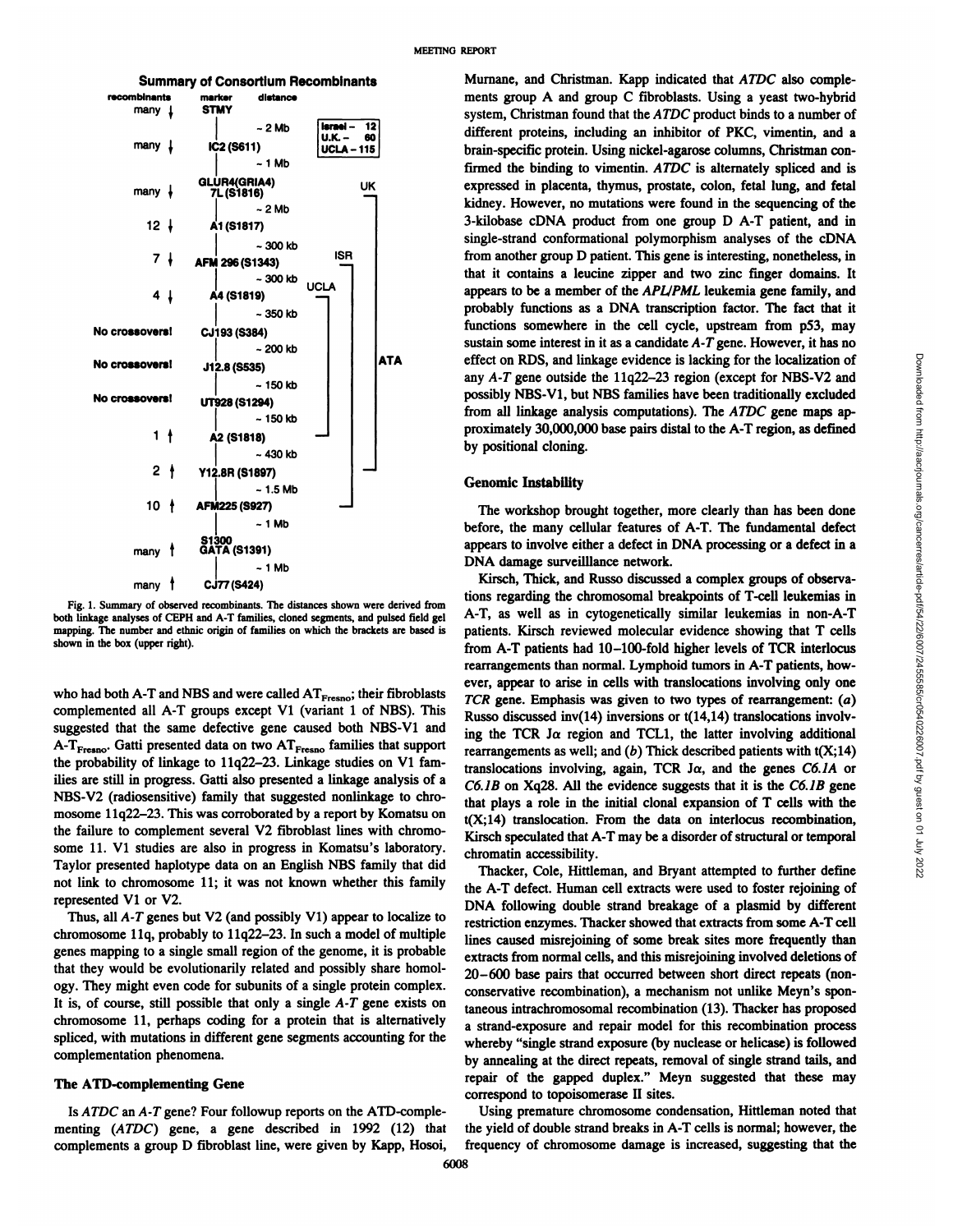**A-T defect causes a high rate of conversion of double strand breaks into chromatid aberrations. He suggested that the reason for this was that in A-T cells a higher fraction of DNA is found in the "interma** trix" region which would allow adjacent matrix clusters to fall apart (aberrations), rather than being held together on a nuclear matrix. In **this case, the DNA would be more accessible simply by virtue of its** altered structure.

Bryant arrived at similar conclusions; he used restriction endo nucleases to induce double strand breaks, measuring the efficiency of rejoining in A-T versus normal cells by neutral filter elution. His studies showed that blunt-ended (PvuII-induced) breaks caused more damage in A-T cells than cohesive 5' (BamHI-induced) or 3' (PstIinduced) ends. It appeared that although double strand breaks are not processed efficiently by A-T cells, no specific defective repair mech **anism canbe identified. Nor is it clear what causes double strand** breaks in vivo in A-T patients, an area that merits further attention since it could also provide a therapeutic opportunity.

#### Cell Cycle Checkpoints and p53

Attempts were made to evaluate and possibly link three features of **A-T cells: (a) increased cellular radiosensitivity; (b)p53 induction; and (c) in vitro apoptosis. In 1992, Kastan et al. (14) reported that,** unlike in normal cells, there is no increase in p53 expression in A-T cells following their exposure to ionizing radiation. This issue re ceived a great deal of attention at the workshop, including an over **view of radiation checkpoint model systems by Carr. Lu could not** convincingly confirm Kastan's observation. Using fibroblasts from 10 different A-T individuals, she observed only a delay in p53 expression **in A-T cells when tested 6 h after radiation. Lavin showed that the p53** response is reduced and/or delayed in A-T LCLs from complemen tation groups A, C, D, and E. He also provided evidence suggesting **that the product** of the  $p53$  effector gene,  $WAFI(p21)$ , is defective as **well in the radiation response of A-T cells, confirming a defect in the p53 pathway. In similar work, Hall observed that two LCLS expressed** EBNA5, which interacts with p53. She also noted a normal p53 response in two LCLs derived from breast cancer patients (both from families linking to chromosome 17).

When Lavin used other agents to block cell cycle progression, those **that do not break DNA, the p53 response of A-T cells was normal. The p53 response was also normal following UV irradiation. Lavin** next considered the role of PKC and other signal transducers in the **pathway upstream from p53, a likely place for an A-T protein to** function (15). Direct measurements of  $PKC_{\text{epsilon}}$  were markedly decreased in group C and group D A-T LCLS. Lavin concluded that although the PKC<sub>epsilon</sub> isoform, 1 of about 14 such isoforms, is probably not the A-T protein, other PKC isoforms and the molecules with which they interact deserve further scrutiny.

Meyn presented evidence for a Damage Surveillance Network model in which no specific defect in DNA repair would exist, but the **lack of a functional A-T gene would result in both an inability to halt the cell cycle at checkpoints and an unusually low threshold for** triggering p53-mediated programmed cell death (apoptosis) by spon taneous and induced DNA damage. Beginning at 24-48 h after radiation or exposure to a radiomimetic mutagen (streptonigrin), ap optosis was detectable in all four A-T fibroblast lines but not in normal cells. In normal cells, disruption of the  $p53$ -mediated  $G<sub>1</sub>$ -S cell cycle checkpoint alone results in an increased rate of spontaneous intracbromosomal recombination but does not result in radiosensitiv ity; therefore, the loss of the  $p53$ -mediated  $G_1$ -S checkpoint observed in A-T cells does not explain their radiosensitivity. However, when both the p53 and A-T genes were defective (by transfection of a dominant-negative p53 mutant into A-T fibroblasts), Meyn observed a normalization of radiosensitivity as measured by cell survival. UV irradiation did not induce apoptosis.

Reports by Arrand, Lohrer, Zdzienicka, and Jeggo, using either cell fusion or microcell mediated chromosome transfer to correct radio sensitive rodent mutants resembling A-T, reiterated the efficiency with which new radiation repair genes can be cloned by such ap **proaches. While none of these studies has as yet yielded an A-T gene,** genes that correct various responses to radiation damage have been identified on human chromosomes 2, 5, 8, and others. Jeggo et al. (16) **mapped a fragment of human DNA that corrected the radiosensitivity of the xrs-6 mutant to chromosome 2q33—35.This map position** corresponded to that of Ku80, a gene with end-binding activity (17). Constructs of Ku80 complemented the V(D)J recombination defect, **the radiophenotype of xrs-6, and restored the end-binding activity.** Jeggo's experience with  $Ku80$  also exposed the disturbing fact that of **five YAC clones used in her original studies, none, in retrospect, contained an intact Ku80 gene.**

## **A-T Heterozygotes and Cancer**

**Scott updated and CACC one is the convergence of**  $G_2$  **<b>radiosensitivity assay**<sup>*n*</sup> for identing  $\overrightarrow{AB}$  and  $\overrightarrow{AB}$  and  $\overrightarrow{AB}$  and  $\overrightarrow{AB}$  and  $\overrightarrow{AB}$  and  $\overrightarrow{AB}$  and  $\overrightarrow{AB}$  and  $\overrightarrow{AB}$  and  $\overrightarrow{AB}$  and **fying A-T heterozygotes, which is based on the observation that cells are damaged and repaired in a different way than when irradiated in 01 or S phase. Further, when cells from A-T heterozygotes are** irradiated in  $G_2$ , they show higher levels of chromosome damage than **controls. Both a previous National Cancer Institute study (18—19)and** his own "Paterson" study (i.e., performed at the Paterson Institute), **however, do show some overlap between controls and A-T heterozy gotes. It now appears that this assay may be identifying individuals who are both radiosensitive and cancer susceptible as a result of defects at several genes. These may be genes that play a role in cell cycle checkpoints, such asthe cyclin kinases, WAF1(p21), Rb, and** MTS1(p16) (CD4K-inhibitor) (20–21). Scott also found increased  $G_2$ **radiosensitivity in about 40% of breast cancer patients, both before and after treatment, a figure much higher than the predicted frequency of A-T heterozygotes among such patients.**

Easton presented an update on the incidence of breast and other **cancers in parents and grandparents of British A-T patients. In this population, the estimated relative risk for breast cancer in all A-T heterozygotes is 1.3. The relative risk estimate for breast cancer based on** parents alone is 6.3. With the use of a gene frequency of 0.5% and a relative risk of breast cancer of 3.9 (using all currently available **data), an estimated 3.8% of breast cancer cases would be attributable to the A-Tgene. Is the A-Tgene an important component in the known familial clustering** of breast cancer? Linkage studies by Wooster *et al.*  $\frac{6}{3}$ <br>(22) and Cortessis *et al.* (23) have thus far failed to find linkage to A-T (22) and Cortessis *et al.* (23) have thus far failed to find linkage to A-T and region markers in breast cancer families. Whether this result conflicts region markers in breast cancer families. Whether this result conflicts with epidemiological results suggesting an increased risk of breast **with epidemiological results suggesting an increased risk of breast cancer in A-T heterozygotes remains unclear.**

Borresen and Chessa also reported an increased frequency of breast cancer in A-T heterozygotes from Norway and Italy, respectively. Chessa further noted an increased incidence of gastric carcinoma in grandparents of A-T affected patients, a finding previously noted by Porras et al. (24) in Costa Rican A-T families. However, Arlett **commented that gastric carcinoma has not been noted in United** Kingdom families. Borresen, using three highly informative markers **from** the "A-T region," reported loss of heterozygosity in one breast cancer and one colon cancer from A-T heterozygotes. In addition, in **one breast cancer specimen from an A-T homozygote, she noted new alleles, suggesting genomic instability in A-T similar to that noted in** nonpolyposis colon cancer (25). While this important observation **needs to be confirmed and extended, it suggests that the A-T gene could be a mismatch repair defect, similar to those seen in yeast mutants. However, human homologues of three known mismatch**